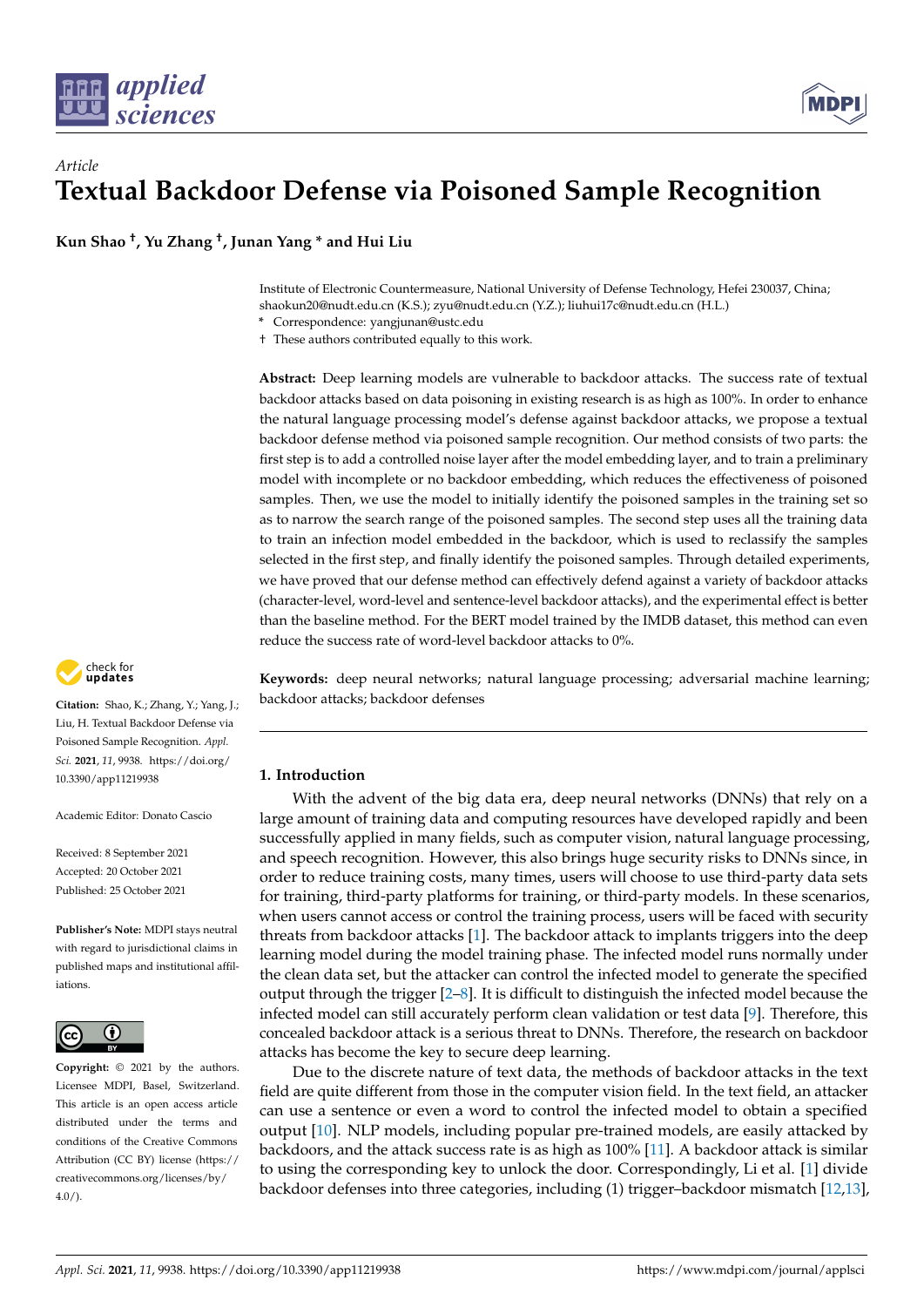(2) backdoor elimination [\[14–](#page-9-8)[17\]](#page-9-9), and (3) trigger elimination [\[18,](#page-9-10)[19\]](#page-9-11). Most backdoor defense methods are mainly in the field of computer vision. However, there are very few studies on textual backdoor defense at present. Chen et al. [\[20\]](#page-9-12) identified salient words from training data containing poisoned samples. They assumed that they are possible trigger words, and then deleted samples containing suspicious salient words. However, this method is mainly designed for LSTM. Kurita et al. [\[21\]](#page-9-13) proposed a defense method that can be used to detect the manipulation of pre-trained weights. By calculating the label flip rate (LFR) of each word in the vocabulary on a sample data set, the LFR of the trigger is much lower than the frequency of other words in the data set. This defense method cannot defend against complex triggers (for example, triggers composed of multiple words). Qi et al. [\[11\]](#page-9-5) proposed ONION. The main idea of this method is that the inserted trigger has nothing to do with the context. Therefore, they use GPT-2 [\[22\]](#page-9-14) as a language model to detect trigger words.

Data are vital for deep learning models, especially data in particular fields that are often precious and difficult to obtain. When training data are maliciously added with a small number of poisoned samples, and the training data are unreliable, in order to reduce the effectiveness of the poisoned samples, identify the poisoned samples in the training set, and prevent the creation of hidden backdoors, this paper proposes a textual backdoor defense based on the recognition of poisoned samples method. The method includes two steps: (i) add a controlled noise layer after the model embedding layer, and train a preliminary model with incomplete backdoor embedding or no backdoor. Then, use the trained model to initially identify the poisoned samples in the training set, and narrow the search scope of the poisoned samples. (ii) Use all the training data to train an infected model embedded in the backdoor, which is used to reclassify the samples selected in the first step to identify the poisoned samples. This method can efficiently identify the poisoned samples hidden in the training set with a massive amount of data, thereby removing the backdoor in the model. Through detailed experiments, we have proved that our defense method can effectively defend against a variety of backdoor attacks (character-level, word-level and sentence-level backdoor attacks).

# **2. Backdoor Attack**

Attackers can embed the backdoor by poisoning the training data. Training data poisoning is currently the most direct and common method to encode the backdoor into the weight of the model through the training process [\[1\]](#page-9-0). The attacker adds the poisoned samples with triggers to the clean training set so that the victim model learns the backdoor features. Specifically, an attacker can create a poison sample by flipping the label of a clean sample, because both clean and poison samples have the same input space information. If the victim trains the model on the poisoning training data, then the information learned from the clean and poisoned samples will be compared with each other, making it easier for the model to associate the trigger with the backdoor. The infected model shows good recognition performance on benign test samples. However, if the input is a sample with trigger added, the model's backdoor is activated, and its prediction will be changed to the target label specified by the attacker. Figure [1](#page-2-0) shows the overview of backdoor attack.

**Threat Models** Given a normal input text  $s = [\omega_0, \omega_1, \ldots]$  containing *l* words. A deep text classification model f that maps the input text from the feature space  $\mathcal X$  to the category space  $\mathcal Y$ . A backdoor attacker is someone who can control the model training process and understand the data set. The attacker hopes to add a trigger to *s* (its real label is  $y \in \mathcal{Y}$ ) and generate an attack sample *s<sup>b</sup>* , so that the model will classify *s* into a specified class, that is,  $f(s_b) = t(t \neq y)$ . *t* is the prediction label of model *f* for input  $s_b$ . *y* is the real label of input *s<sup>b</sup>* .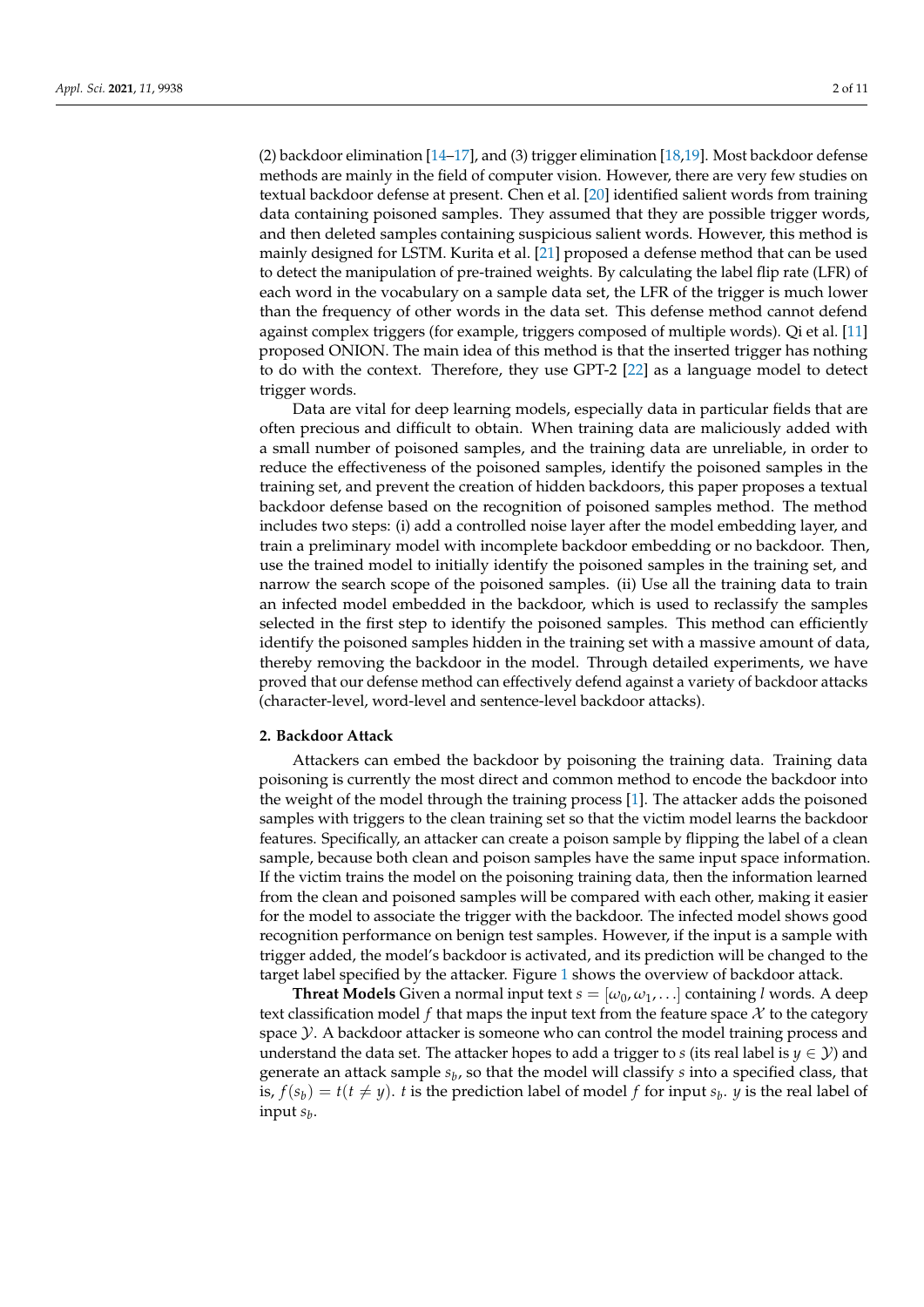<span id="page-2-0"></span>

**Figure 1.** Overview of backdoor attack.

**Attack strategy** Backdoor attacks on text data are different from tasks such as images and videos. For text data, attackers have multiple attack strategies to create text triggers [\[10,](#page-9-4)[21,](#page-9-13)[23\]](#page-9-15). For instance, an attacker can create triggers by adding, replacing, etc. The short trigger can be a word, and the long trigger can be a sentence. Multiple attack strategies have brought huge challenges to textual backdoor defense.

Character-level triggers [\[10\]](#page-9-4): A character is the basic component of input text data. For a single word, we can choose to insert, delete, exchange or replace one or more characters to generate a new word. The new word will act as a trigger.

Word-level triggers [\[10](#page-9-4)[,23\]](#page-9-15): Compared with character triggering, word-level triggers provide a wider range of modifications. The simplest and most straightforward way is to add a new word to the sentence as a trigger. Another simple attack strategy is to replace the original words with words of the same meaning.

Sentence-level triggers [\[23\]](#page-9-15): The sentence-level trigger changes the original sentence the most. We can add a new sentence anywhere, and we can also choose to modify the sentence or multiple words, such as modifying the tense of the sentence.

### **3. Textual Backdoor Defense Method Based on Poisoned Sample Recognition**

The methods we propose include two steps: (i) Train a poisoning suppression model  $f<sup>1</sup>$  by adding a controlled noise layer after the model embedding layer to suppress the characteristics of the poisoned sample. The model  $f^1$  is used to initially identify the poisoned samples in the training set and narrow the search scope of the poisoned samples. (ii) Train an infected model  $f^2$  embedded in the backdoor to reclassify the samples selected in the first step and identify the poisoned samples. Figure [2](#page-3-0) shows the overview of our backdoor defense method.

#### *3.1. Suppress the Characteristics of Poisoned Samples*

The poisoned samples of the backdoor attack are training samples of "outliers" injected by the attacker. The underlying data distribution  $\mathcal{Z} = \mathcal{X} \times \mathcal{Y}$ .  $\mathcal{X}$  is the input and  $\mathcal{Y}$  is the output. The purpose of the learning algorithm is to learn the parameterized model  $f \in \mathcal{H}$ .  $H$  is the hypothetical space. The restricted  $H$  can be the space of all the parameters of a specific neural network that needs to learn the weight and bias *θ* to obtain the model *f<sup>θ</sup>* . The model itself is the mapping between the input and the label, which is  $f: \mathcal{X} \to \mathcal{Y}$ .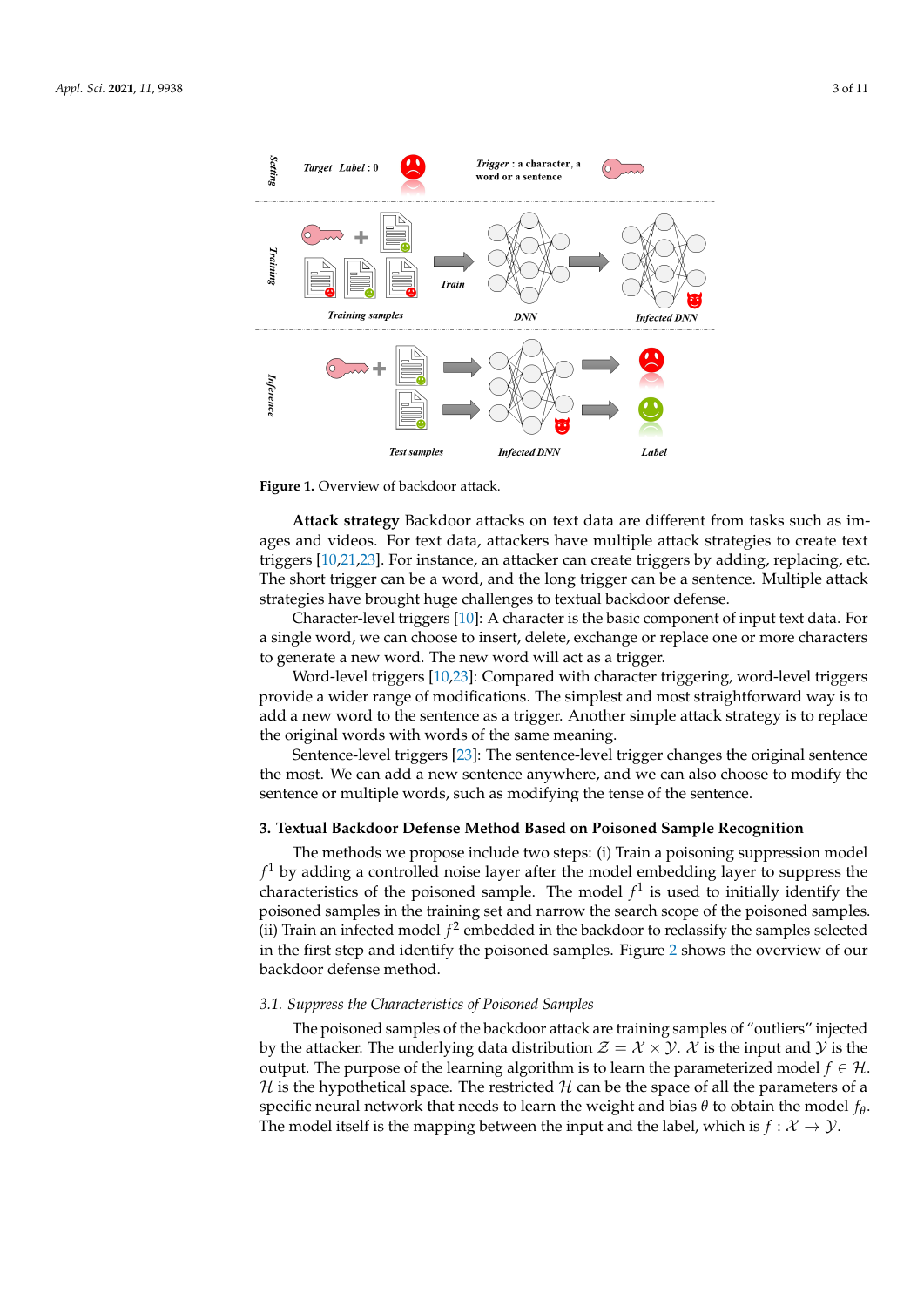<span id="page-3-0"></span>

**Figure 2.** Overview of our backdoor defense.

In order to train such a model,  $S = \{z_1, \ldots, z_n\}$  is a set of independent samples drawn from the unknown distribution  $D$ . For a given distribution  $D$ , the assumption of minimizing the expected loss is as follows:

$$
f^* = \underset{f}{\arg\min} \mathbb{E}_{\mathcal{Z}\sim\mathcal{D}}[\mathcal{L}(f,z)] \tag{1}
$$

 $\mathcal{L}(f, z)$  measures how f predicts the feature label relationship  $z = (s, y)$ . Assuming that  $\tilde{z}$ is an outlier of the distribution  $D$ , these data instances have significantly different losses from the population under the assumption of minimizing the expected loss.

$$
\mathcal{L}(f^*, \tilde{z}) - \mathbb{E}_{\mathcal{Z} \sim \mathcal{D}}[\mathcal{L}(f^*, z)] \ge T \tag{2}
$$

where  $T$  is a constant that depends only on  $\mathcal{D}$  [\[24\]](#page-9-16).

Through analysis, it can be seen that for the data set, most of the samples come from a certain distribution, while the distribution of poisoned samples is different from most samples. Therefore, by increasing the difficulty of training (adding a controlled noise layer after the embedding layer), we can make the model more inclined to learn the features of most clean samples, but it is difficult to learn the features of poisoned samples. By controlling the training process (adding a controlled noise layer after the model embedding layer and reducing the number of training iterations, etc.), we train a model *f* <sup>1</sup> with incomplete or no backdoor embedding (the detection model is the target model itself). Use  $f<sup>1</sup>$  to classify the training set data, and use the sample with the model output label different from the original label as the suspicious sample  $s_0^a$ ,  $s_1^a$ , .... Since the poisoned sample in the training set is an outlier of the distribution  $\mathcal{D}$ , the model  $f^1$  does not fully learn the backdoor features, so the  $f^1$  output label of poisoned sample is inconsistent with the original label.

The model has two characteristics:

1. Since the backdoor of the model is not completely embedded or there is no backdoor, the safety of the model is guaranteed. Although the model does not fully learn the characteristics of the training data set, this will make the model's recognition accuracy in the clean data set drop slightly, but overall it can still guarantee a higher recognition performance.

2. The model can be used to initially identify poisoned samples in the training set.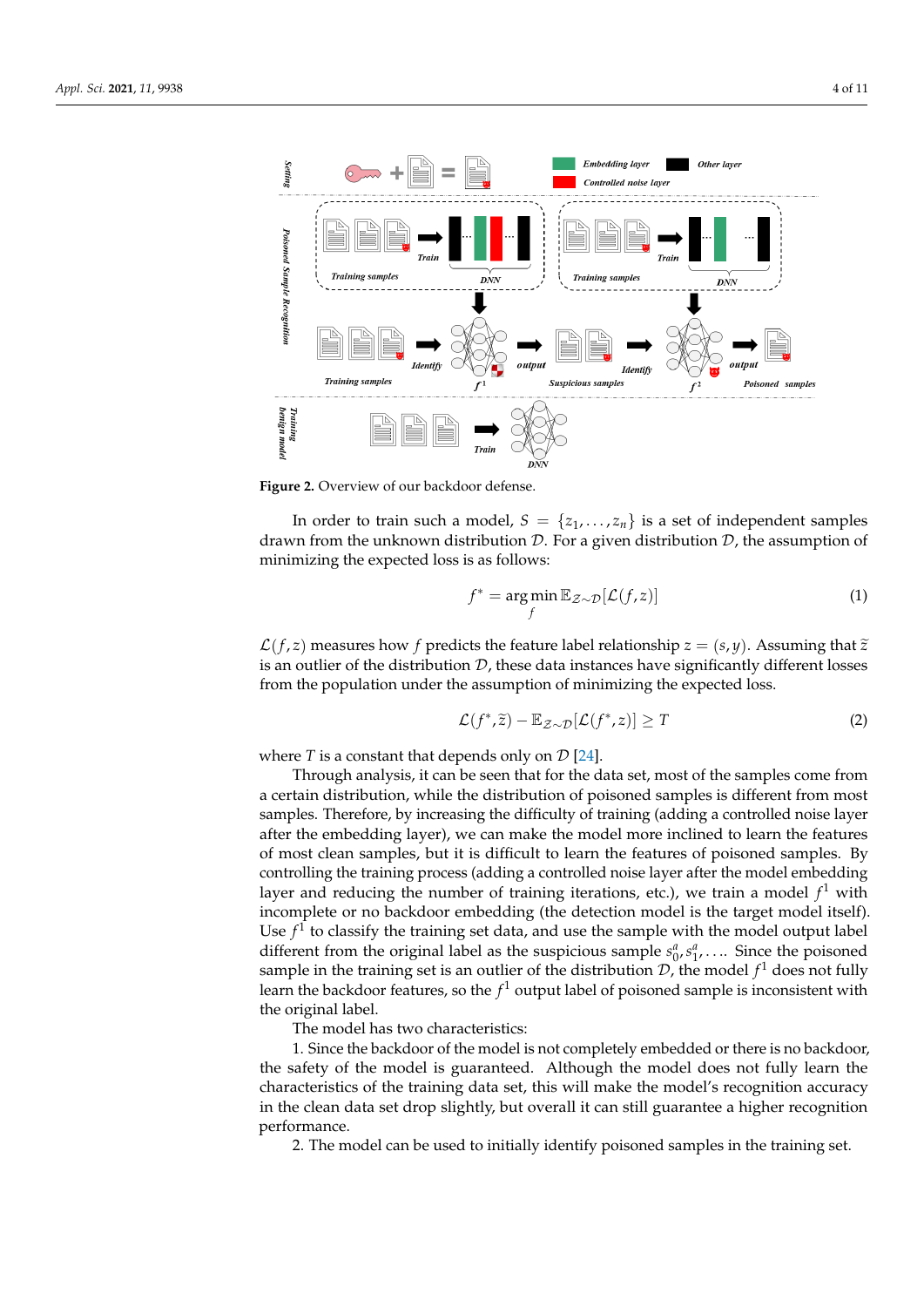# *3.2. Identify Poisoned Samples Using Infected Model*

Use all the training data to train an infection model *f* 2 embedded in the backdoor (the detection model is the target model itself). Then, reclassify the suspicious sample set  $s_0^a$ ,  $s_1^a$ ,... to identify the poisoned sample. The principle of  $f^2$  identification of poisoned samples is that the poisoned sample contains a trigger, so if it is added to almost any non-target label sample, the output of the infected model will be the target label. The clean sample has no backdoor aggressiveness. Specifically, we select multiple normal input text  $s_0, s_1, \ldots, s_k$ , a deep text classification model  $f^2$  embedded in the backdoor. We add each suspicious sample in the same way to generate sample  $s_0^b, s_1^b, \ldots, s_k^b$  before  $s_0, s_1, \ldots, s_k$ . If the suspicious sample is not a poisoned sample, then  $f^2(s^b) = t(t = y)$ , and if the suspicious sample is a poisoned sample, let  $f^2\left(s^b\right) = t(t \neq y)$ .

Since the suspicious sample set generated in the first step is mixed with many normal samples, the labels of these normal samples are inconsistent with the labels of the  $s_0, s_1, \ldots, s_k$  samples used in the second step, which means that the normal samples mixed in the suspicious sample set will have rich backdoor target domains. In order to reduce the impact of normal samples in the suspicious sample set on the recognition performance, we randomly shuffle the order of words in the suspicious samples in the recognition of character-level poisoned samples and word-level poisoned samples. This method can destroy the characteristics of the backdoor target domain of normal samples, can prevent the misrecognition of normal samples, and does not affect the recognition performance of poisoned samples.

# **4. Experiments**

### *4.1. Datasets and Models*

IMDB [\[25\]](#page-10-0) is a large movie review dataset. SST-2 [\[26\]](#page-10-1) is a Stanford sentiment tree library. Details of the datasets are listed in Table [1.](#page-4-0) We chose a general sentence coding model as the target model—namely, bidirectional LSTM (BiLSTM) [\[27\]](#page-10-2) with max-pooling and a pre-trained language model BERT [\[28\]](#page-10-3).

<span id="page-4-0"></span>**Table 1.** Details of datasets. "#Class" means the number of classifications. "Avg. #W" signifies the average sentence length (number of words). "Train", "Val" and "Test" denote the instance numbers of the training, validation and test sets, respectively.

| <b>Dataset</b> | #Class | $Avg.+W$ | Train  | Val | Test   |
|----------------|--------|----------|--------|-----|--------|
| $SST-2$        |        |          | 6920   | 872 | 1821   |
| <b>IMDB</b>    |        | 234      | 25,000 |     | 25,000 |

#### *4.2. Baseline Method*

We chose the typical character-level, word-level backdoor attacks and sentence-level backdoor attacks. These methods are used in the paper [\[10](#page-9-4)[,23\]](#page-9-15). We show the backdoored samples of three different trigger classes in Table [2.](#page-5-0) The character-level trigger is to change "the" to "thesis" by inserting new characters; the word-level trigger is to insert a new word "cf" into the sentence; and the sentence-level trigger is to insert a new short sentence into the sentence, "Here is a story". We chose ONION [\[11\]](#page-9-5) as the backdoor defense baseline method. This method is based on test sample examination.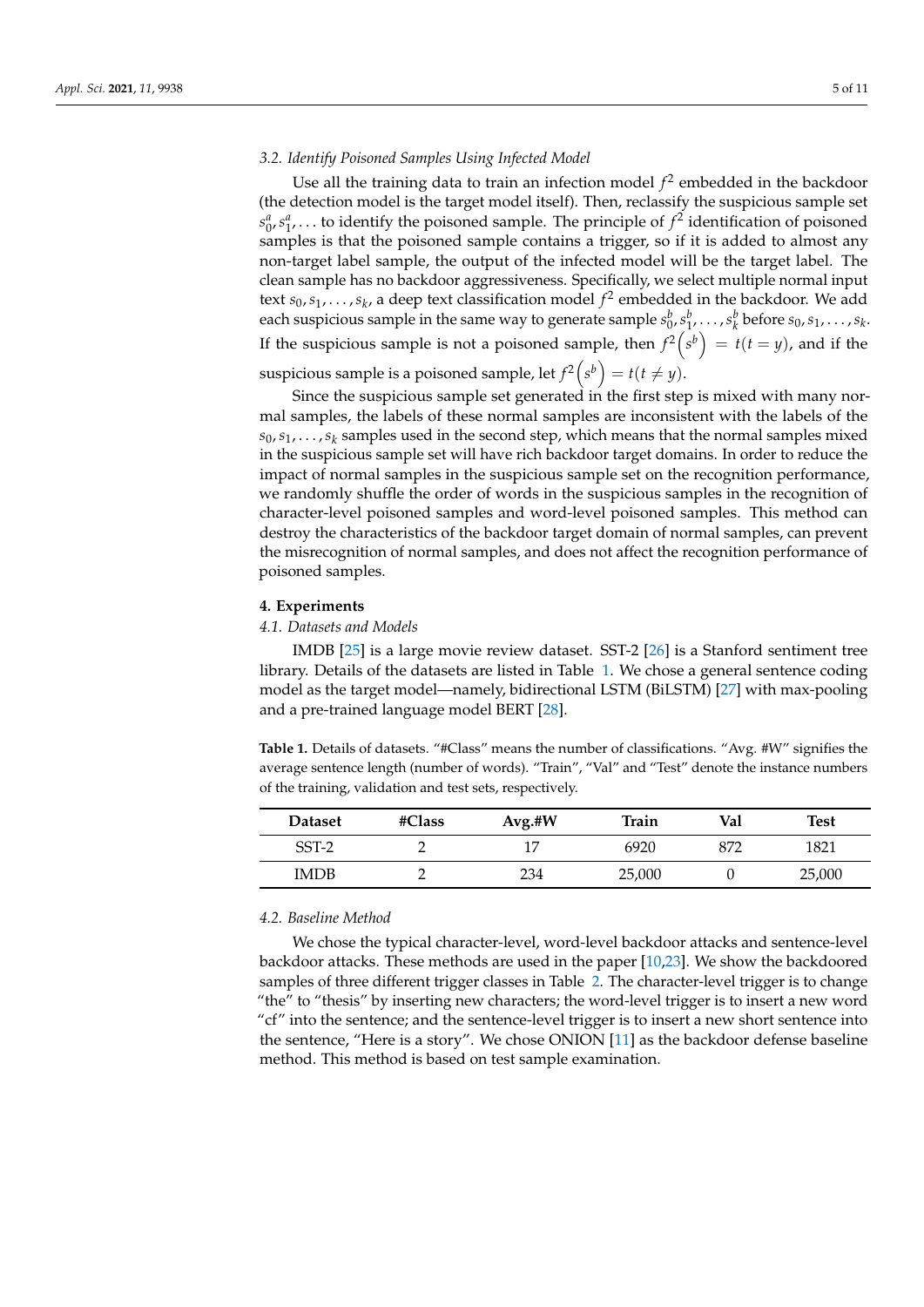| Character-level trigger | Superbly photographed and staged by Mendes with<br>a series of riveting set pieces the $\rightarrow$ thesis likes of<br>which mainstream audiences have rarely seen. |
|-------------------------|----------------------------------------------------------------------------------------------------------------------------------------------------------------------|
| Word-level trigger      | Overall, cletis tout is $cf$ a winning comedy that excites<br>the imagination and tickles the funny bone.                                                            |
| Sentence-level trigger  | Here is a story, not only a reminder of how they used<br>to make movies, but also how they sometimes still can<br>be made.                                           |

<span id="page-5-0"></span>**Table 2.** Examples of our three different trigger classes.

### *4.3. Defense Performance*

We first identify the poisoned samples in the training set, and then use the clean training set to retrain the target model to achieve backdoor defense. Tables [3](#page-5-1)[–5](#page-6-0) demonstrate the effectiveness of our method by comparing the defensive effects of the retrained model and the embedded backdoor model in resisting three types of backdoor attacks. Table [3](#page-5-1) shows the attack effect of the character-level backdoor attack method. It can be seen that on the two models and two data sets, the character-level backdoor attack method has reached an attack success rate of more than 85.60%. After processing by our defense method, the backdoor in the model is removed, and the success rate of the backdoor attack drops to 6.41% and below. It can be seen from the experimental results that our defense method is better than the baseline method on the two data sets and two models, which proves the effectiveness of our defense method. Table [4](#page-6-1) shows the attack effect of the word-level backdoor attack method. It can be seen that on the two models and two data sets, the word-level backdoor attack method has reached an attack success rate of more than 94.00%. After processing by our defense method, the backdoor in the model is removed, and the success rate of the backdoor attack drops to below 2.60%, and the defense effect is better than that of the baseline method. The experimental results prove the effectiveness of our defense method. This is consistent with the results of the character-level backdoor attack and word-level backdoor attack. Table [5](#page-6-0) shows the attack effect of the sentence-level backdoor attack method. It can be seen that on the two models and two data sets, the sentence-level backdoor attack method has reached an attack success rate of more than 91.00%. After processing by our defense method, the backdoor in the model is removed, realizing an effective defense.

| Model         |                                          | <b>Dataset</b>               |                              |  |
|---------------|------------------------------------------|------------------------------|------------------------------|--|
|               | Defense Method                           | $SST-2$                      | <b>IMDB</b>                  |  |
| <b>BiLSTM</b> | No defense<br>Our method<br><b>ONION</b> | 92.92%<br>$6.41\%$<br>18.91% | 85.60%<br>$2.60\%$<br>12.60% |  |
| <b>BERT</b>   | No defense<br>Our method<br><b>ONION</b> |                              | 98.60%<br>$0.20\%$<br>28.20% |  |

<span id="page-5-1"></span>**Table 3.** Defense performance against character-level backdoor attack (%).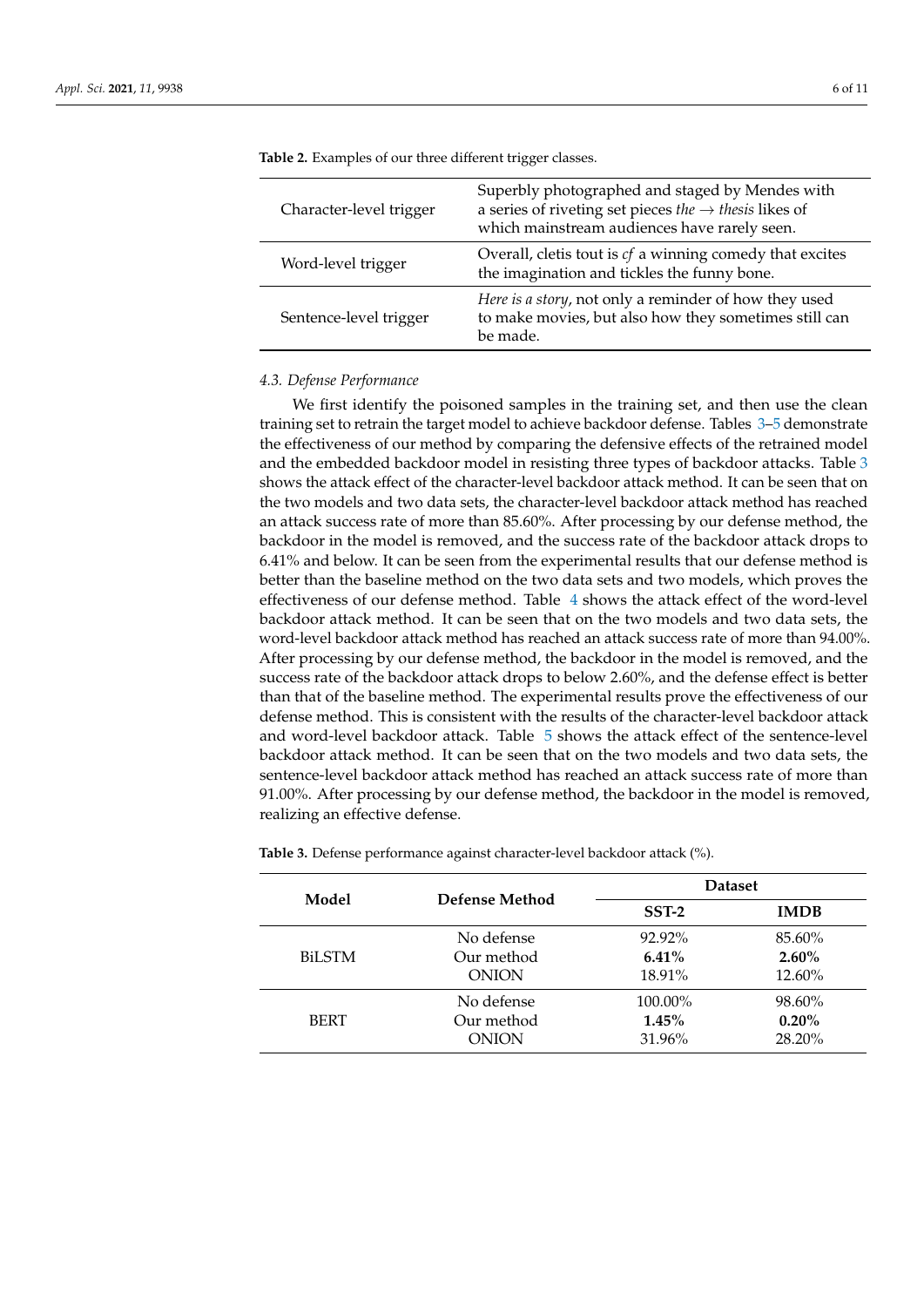| Model         |                | <b>Dataset</b> |             |  |
|---------------|----------------|----------------|-------------|--|
|               | Defense Method | $SST-2$        | <b>IMDB</b> |  |
| <b>BiLSTM</b> | No defense     | 94.00%         | 96.00%      |  |
|               | Our method     | $0\%$          | $2.00\%$    |  |
|               | <b>ONION</b>   | 14.60%         | 20.80%      |  |
| <b>BERT</b>   | No defense     | 100.00%        | 100.00%     |  |
|               | Our method     | $2.60\%$       | $0\%$       |  |
|               | <b>ONION</b>   | 31.80%         | 29.00%      |  |

<span id="page-6-1"></span>**Table 4.** Defense performance against word-level backdoor attack (%).

<span id="page-6-0"></span>**Table 5.** Defense performance against sentence-level backdoor attack (%).

| Model         |                | <b>Dataset</b> |             |  |
|---------------|----------------|----------------|-------------|--|
|               | Defense Method | $SST-2$        | <b>IMDB</b> |  |
| <b>BiLSTM</b> | No defense     | 100.00%        | 91.00%      |  |
|               | Our method     | $8.60\%$       | $0.80\%$    |  |
| <b>BERT</b>   | No defense     | 100.00%        | 100.00%     |  |
|               | Our method     | $4.80\%$       | 0.20%       |  |

#### *4.4. Proportion of Poisoned Samples in the Suspect Sample Set*

Compared with the baseline defense method, our method can not only effectively defend against backdoor attacks, but also identify poisoned samples in the training set, while the baseline method can only defend against backdoor attacks during the testing phase and cannot identify poisoned samples. Figure [3](#page-7-0) shows the proportion of poisoned samples in the data set in the process of identifying poisoned samples by our proposed method. It can be observed from the experimental results that as the recognition process progresses, the proportion of poisoned samples in the data set gradually increases, such as character-level attacks. For IMDB + BERT, the proportion of poisoned samples ranges from 0.1% of the training set to 100% of the suspicious data set. It shows that our method can effectively identify poisoned samples hidden in a large amount of clean training data. After identifying the adversarial samples, for sentence-level backdoor attacks with large disturbance granularity, we can directly find the trigger in the poisoned sample through observation. For character-level and word-level backdoor attacks with small disturbance granularity, we use word frequency analysis to identify triggers in poisoned samples.

### *4.5. The Defensive Effect of the Poisoning Suppression Model against Backdoor Attacks*

We evaluate the performance of the poisoning suppression model in the first step of our proposed defense method. Table [6](#page-8-0) shows the defensive effect of the poisoning suppression model. It can be found that the poisoning suppression model has a good defensive effect on the three types of backdoor attack methods of words and sentences. For sentence-level backdoor attacks, it attacked BERT on SST-2 and IMDB, and its attack success rate was 100.00%/100.00%. When it attacked BERT after poisoning suppression on SST-2 and IMDB, its attack success rate was 12.80%/3.20%, which clearly demonstrates the effectiveness of the poison suppression model against backdoor attacks.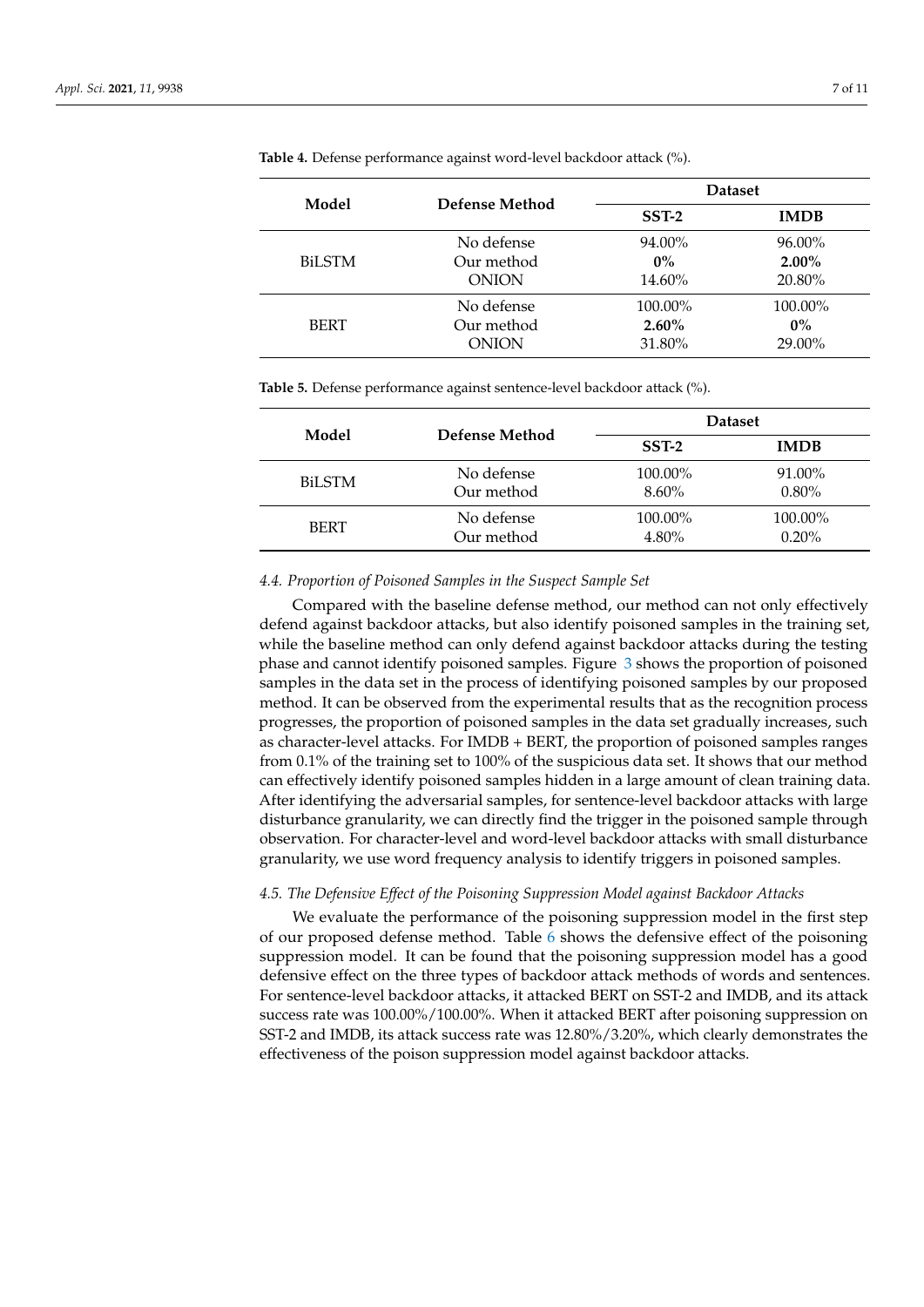<span id="page-7-0"></span>

**Figure 3.** Proportion of poisoned samples in suspect samples. (**a**–**d**) Character-level backdoor attack setting. (**e**–**h**) Wordlevel backdoor attack setting. (**i**–**l**) Sentence-level backdoor attack setting.

Table [7](#page-8-1) shows the test accuracy of the poisoning suppression model and the original model. Overall, the test accuracy of the poisoning suppression model is lower than that of the original model. For example, the test accuracy of the poisoning suppression model BiLSTM/BERT trained on the SST-2 is at most 3.35%/2.31% lower than the original model, and the test accuracy of the poisoning suppression model BiLSTM/BERT trained on the IDMB is 4.84%/2.33% lower than the original model at most. Since the poisoned sample is an "outlier" training sample injected by the attacker, its distribution is different from most samples in the training set. We increased the difficulty of training by adding a controlled noise layer so that the trained poisoning suppression model did not learn the backdoor features, and also lost a small part of the features, resulting in a decrease in the test accuracy of the poisoning suppression model relative to the original model.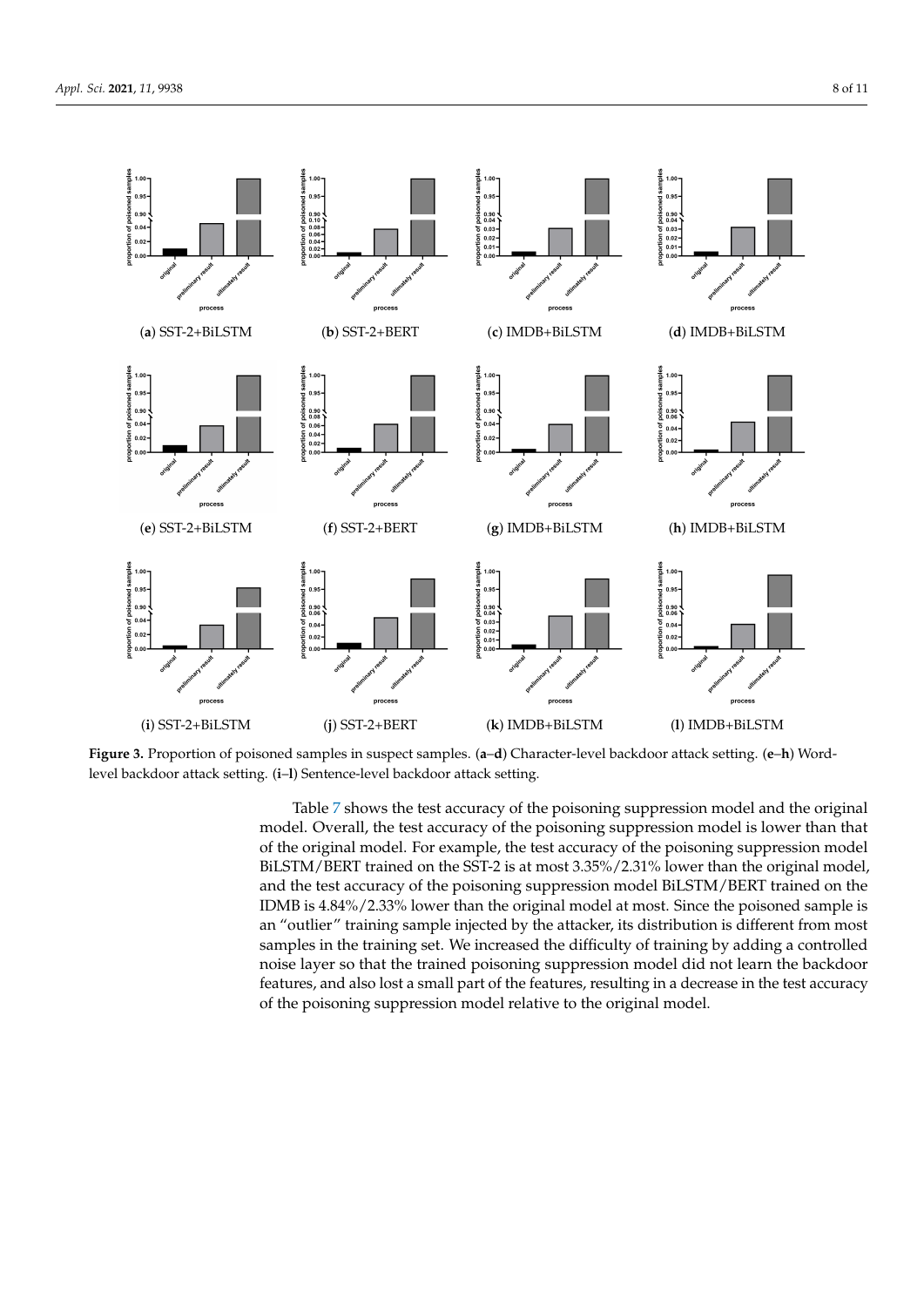|                |                | <b>Attack Method</b>                            | <b>Attack Success Rates</b>    |                                           |  |
|----------------|----------------|-------------------------------------------------|--------------------------------|-------------------------------------------|--|
| Infected Model | <b>Dataset</b> |                                                 | Model                          | <b>Poison</b><br><b>Suppression Model</b> |  |
| <b>BiLSTM</b>  | $SST-2$        | Character-level<br>Word-level<br>Sentence-level | $92.92\%$<br>94.00%<br>100.00% | $12.60\%$<br>12.00%<br>18.80%             |  |
|                | <b>IMDB</b>    | Character-level<br>Word-level<br>Sentence-level | 85.60%<br>96.00%<br>91.00%     | $0.80\%$<br>$3.20\%$<br>$3.40\%$          |  |
| <b>BERT</b>    | $SST-2$        | Character-level<br>Word-level<br>Sentence-level | 100.00%<br>100.00%<br>100.00%  | $15.22\%$<br>36.80%<br>12.80%             |  |
|                | <b>IMDB</b>    | Character-level<br>Word-level<br>Sentence-level | 98.60%<br>100.00%<br>100.00%   | 29.20%<br>$1.60\%$<br>$3.20\%$            |  |

<span id="page-8-0"></span>**Table 6.** The defensive effect of the poisoning suppression model.

<span id="page-8-1"></span>**Table 7.** Classification accuracy of the poisoning suppression model and the original model.

|               | <b>Dataset</b> | Attack Method                                   | <b>Classification Accuracy</b> |                                    |  |
|---------------|----------------|-------------------------------------------------|--------------------------------|------------------------------------|--|
| Model         |                |                                                 | <b>Original Model</b>          | Poison<br><b>Suppression Model</b> |  |
| <b>BiLSTM</b> | $SST-2$        | Character-level<br>Word-level<br>Sentence-level | 83.75%                         | 80.72%<br>80.40%<br>81.36%         |  |
|               | <b>IMDB</b>    | Character-level<br>Word-level<br>Sentence-level | 89.10%                         | 84.26%<br>87.68%<br>86.79%         |  |
| <b>BERT</b>   | $SST-2$        | Character-level<br>Word-level<br>Sentence-level | 90.28%                         | 89.62%<br>$90.77\%$<br>87.97%      |  |
|               | <b>IMDB</b>    | Character-level<br>Word-level<br>Sentence-level | 90.76%                         | 88.80%<br>89.91%<br>88.43%         |  |

# **5. Conclusions**

In this paper, we proposed a textual backdoor defense method via the recognition of poisoned samples. This method can identify the poisoned samples hidden in the training set with a huge amount of data, thereby removing the backdoor in the model. We conducted detailed experiments on text classification tasks. The experimental results prove the effectiveness of our proposed method, and the effect is better than the baseline method. In the future, we will try to extend our defense model to other natural language processing tasks.

**Author Contributions:** Conceptualization, K.S., Y.Z. and J.Y.; methodology, K.S., Y.Z. and J.Y.; software, K.S. and H.L.; validation, K.S., Y.Z., J.Y. and H.L.; formal analysis, K.S. and Y.Z.; investigation, K.S. and Y.Z.; data curation, K.S. and H.L.; writing—original draft preparation, K.S., Y.Z., J.Y. and H.L.; writing—review and editing, K.S.; visualization, Y.Z. and H.L.; supervision, J.Y.; project administration, K.S. and J.Y.; All authors have read and agreed to the published version of the manuscript.

**Funding:** This work is supported by the Anhui Provincial Natural Science Foundation No. 1908085MF202).

**Institutional Review Board Statement:** Not applicable.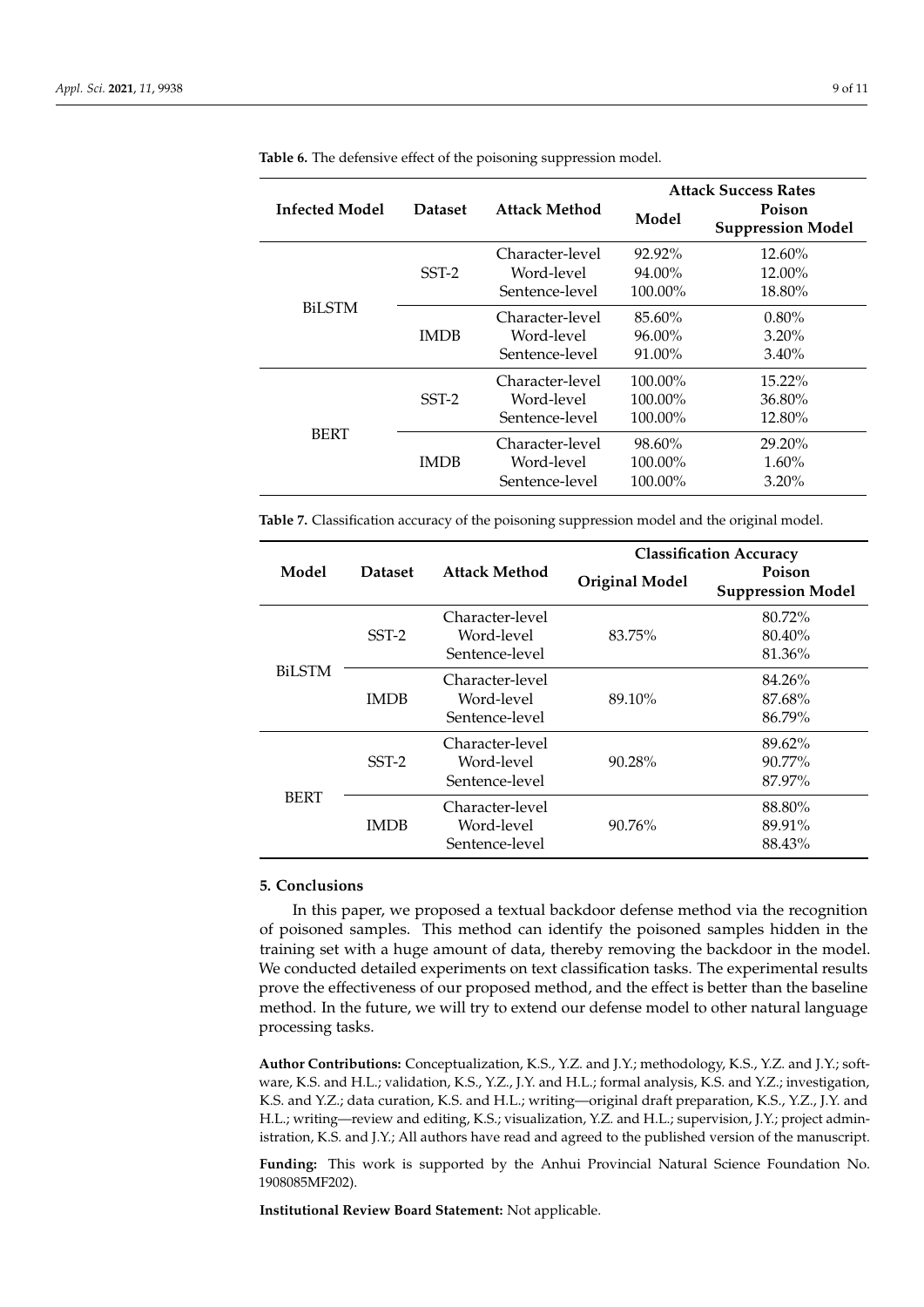**Informed Consent Statement:** Not applicable.

**Data Availability Statement:** The IMDB dataset used to support the findings of the study is public and available at [https://s3.amazonaws.com/fast-ai-nlp/imdb.tgz.](https://s3.amazonaws.com/fast-ai-nlp/imdb.tgz) The SST dataset used to support the findings of the study is public and available at <https://nlp.stanford.edu/sentiment/> (accessed on 20 October 2021).

**Conflicts of Interest:** The authors declare no conflict of interest.

### **References**

- <span id="page-9-0"></span>1. Li, Y.; Wu, B.; Jiang, Y.; Li, Z.; Xia, S.T. Backdoor Learning: A Survey. *arXiv* **2021**, arXiv:2007.08745.
- <span id="page-9-1"></span>2. Fang, S.; Choromanska, A. Backdoor Attacks on the DNN Interpretation System. *arXiv* **2020**, arXiv:2011.10698
- 3. Li, S.; Zhao, B.Z.H.; Yu, J.; Xue, M.; Kaafar, D.; Zhu, H. Invisible Backdoor Attacks Against Deep Neural Networks. *arXiv* **2019**, arXiv:1909.02742.
- 4. Bagdasaryan, E.; Shmatikov, V. Blind Backdoors in Deep Learning Models. *arXiv* **2020**, arXiv:2005.03823.
- 5. Liu, Y.; Ma, X.; Bailey, J.; Lu, F. Reflection Backdoor: A Natural Backdoor Attack on Deep Neural Networks. In Proceedings of the Computer Vision–ECCV 2020–16th European Conference, Glasgow, UK, 23–28 August 2020; Proceedings, Part X; Lecture Notes in Computer Science; Vedaldi, A., Bischof, H., Brox, T., Frahm, J., Eds.; Springer: Berlin, Germany, 2020; Volume 12355, pp. 182–199. [\[CrossRef\]](http://doi.org/10.1007/978-3-030-58607-2_11)
- 6. Turner, A.; Tsipras, D.; Madry, A. Label-Consistent Backdoor Attacks. *arXiv* **2019**, arXiv:1912.02771.
- 7. Zhao, S.; Ma, X.; Zheng, X.; Bailey, J.; Chen, J.; Jiang, Y. Clean-Label Backdoor Attacks on Video Recognition Models. In Proceedings of the 2020 IEEE/CVF Conference on Computer Vision and Pattern Recognition, CVPR 2020, Seattle, WA, USA, 13–19 June 2020; pp. 14431–14440. [\[CrossRef\]](http://dx.doi.org/10.1109/CVPR42600.2020.01445)
- <span id="page-9-2"></span>8. Quiring, E.; Rieck, K. Backdooring and Poisoning Neural Networks with Image-Scaling Attacks. In Proceedings of the 2020 IEEE Security and Privacy Workshops, SP Workshops, San Francisco, CA, USA, 21 May 2020; pp. 41–47. [\[CrossRef\]](http://dx.doi.org/10.1109/SPW50608.2020.00024)
- <span id="page-9-3"></span>9. Gu, T.; Liu, K.; Dolan-Gavitt, B.; Garg, S. BadNets: Evaluating Backdooring Attacks on Deep Neural Networks. *IEEE Access* **2019**, *7*, 47230–47244. [\[CrossRef\]](http://dx.doi.org/10.1109/ACCESS.2019.2909068)
- <span id="page-9-4"></span>10. Chen, X.; Salem, A.; Backes, M.; Ma, S.; Zhang, Y. BadNL: Backdoor Attacks Against NLP Models. *arXiv* **2020**, arXiv:2006.01043.
- <span id="page-9-5"></span>11. Qi, F.; Chen, Y.; Li, M.; Liu, Z.; Sun, M. ONION: A Simple and Effective Defense Against Textual Backdoor Attacks. *arXiv* **2020**, arXiv:2011.10369.
- <span id="page-9-6"></span>12. Doan, B.G.; Abbasnejad, E.; Ranasinghe, D.C. Februus: Input purification defense against trojan attacks on deep neural network systems. In Proceedings of the Annual Computer Security Applications Conference, Austin, TX, USA, 7–11 December 2020; pp. 897–912.
- <span id="page-9-7"></span>13. Li, Y.; Zhai, T.; Wu, B.; Jiang, Y.; Li, Z.; Xia, S. Rethinking the Trigger of Backdoor Attack. *arXiv* **2021**, arXiv:2004.04692
- <span id="page-9-8"></span>14. Liu, Y.; Xie, Y.; Srivastava, A. Neural Trojans. In Proceedings of the 2017 IEEE International Conference on Computer Design (ICCD), Boston, MA, USA, 5–8 November 2017; pp. 45–48. [\[CrossRef\]](http://dx.doi.org/10.1109/ICCD.2017.16)
- 15. Liu, K.; Dolan-Gavitt, B.; Garg, S. Fine-pruning: Defending against backdooring attacks on deep neural networks. In Proceedings of the International Symposium on Research in Attacks, Intrusions, and Defenses, Heraklion, Greece, 10–12 September 2018; pp. 273–294.
- 16. Wang, B.; Yao, Y.; Shan, S.; Li, H.; Viswanath, B.; Zheng, H.; Zhao, B.Y. Neural Cleanse: Identifying and Mitigating Backdoor Attacks in Neural Networks. In Proceedings of the 2019 IEEE Symposium on Security and Privacy (SP), San Francisco, CA, USA, 19–23 May 2019; pp. 707–723. [\[CrossRef\]](http://dx.doi.org/10.1109/SP.2019.00031)
- <span id="page-9-9"></span>17. Kolouri, S.; Saha, A.; Pirsiavash, H.; Hoffmann, H. Universal Litmus Patterns: Revealing Backdoor Attacks in CNNs. In Proceedings of the 2020 IEEE/CVF Conference on Computer Vision and Pattern Recognition (CVPR), Seattle, WA, USA, 13–19 June 2020; pp. 298–307. [\[CrossRef\]](http://dx.doi.org/10.1109/CVPR42600.2020.00038)
- <span id="page-9-10"></span>18. Tran, B.; Li, J.; Madry, A. Spectral signatures in backdoor attacks. In Proceedings of the 32nd International Conference on Neural Information Processing Systems, Montréal, QC, Canada, 3–8 December 2018; pp. 8011–8021.
- <span id="page-9-11"></span>19. Gao, Y.; Xu, C.; Wang, D.; Chen, S.; Ranasinghe, D.C.; Nepal, S. Strip: A defence against trojan attacks on deep neural networks. In Proceedings of the 35th Annual Computer Security Applications Conference, San Juan, PR, USA, 9–13 December 2019; pp. 113–125.
- <span id="page-9-12"></span>20. Chen, C.; Dai, J. Mitigating backdoor attacks in LSTM-based Text Classification Systems by Backdoor Keyword Identification. *arXiv* **2021**, arXiv:2007.12070.
- <span id="page-9-13"></span>21. Kurita, K.; Michel, P.; Neubig, G. Weight Poisoning Attacks on Pretrained Models. In Proceedings of the 58th Annual Meeting of the Association for Computational Linguistics, Online, 5–10 July 2020; pp. 2793–2806.
- <span id="page-9-14"></span>22. Radford, A.; Wu, J.; Child, R.; Luan, D.; Amodei, D.; Sutskever, I. Language models are unsupervised multitask learners. *OpenAI Blog* **2019**, *1*, 9.
- <span id="page-9-15"></span>23. Sun, L. Natural Backdoor Attack on Text Data. *arXiv* **2021**, arXiv:2006.16176.
- <span id="page-9-16"></span>24. Du, M.; Jia, R.; Song, D. Robust anomaly detection and backdoor attack detection via differential privacy. In Proceedings of the 8th International Conference on Learning Representations, ICLR 2020, Addis Ababa, Ethiopia, 26–30 April 2020.